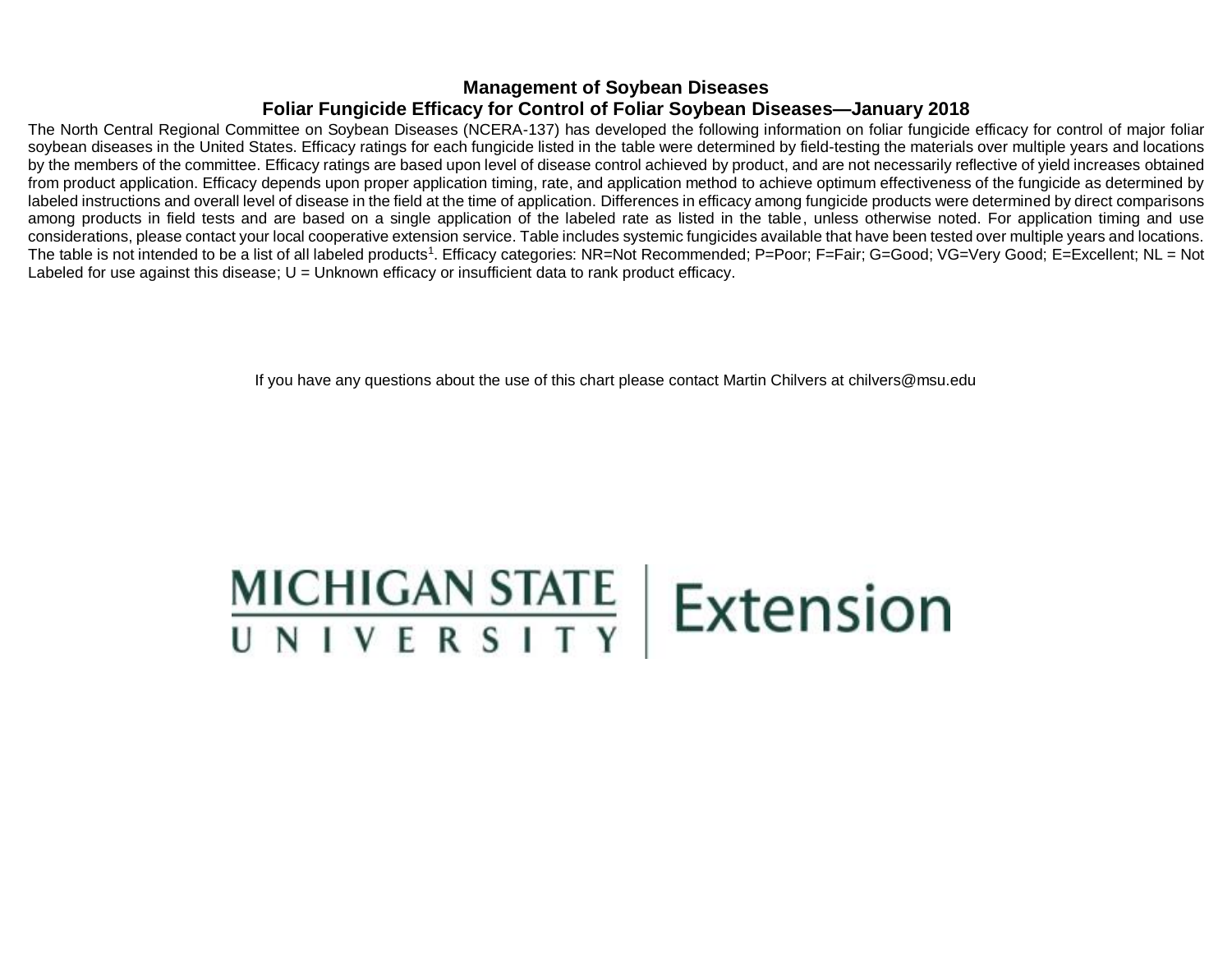| Fungicide(s)                     |                                             |                                                            |                   |                         |             |                      |                                        |                                   |                                                  |                 |                       |                                   |                                            |
|----------------------------------|---------------------------------------------|------------------------------------------------------------|-------------------|-------------------------|-------------|----------------------|----------------------------------------|-----------------------------------|--------------------------------------------------|-----------------|-----------------------|-----------------------------------|--------------------------------------------|
| <b>Class</b>                     | <b>Active ingredient</b><br>$(\frac{9}{6})$ | Product/Trade<br>name                                      | Rate/A<br>(fl oz) | Aerial<br>web<br>blight | Anthracnose | <b>Brown</b><br>spot | Cercospora<br>leaf blight <sup>2</sup> | Frogeye<br>leaf spot <sup>3</sup> | Phomopsis/<br>Diaporthe (Pod<br>and stem blight) | Soybean<br>rust | <b>Target</b><br>spot | <b>White</b><br>mold <sup>4</sup> | <b>Harvest</b><br>restriction <sup>5</sup> |
| Qol Strobilurins<br>Group 11     | Azoxystrobin 22.9%                          | Quadris 2.08 SC<br><b>Multiple Generics<sup>6</sup></b>    | $6.0 - 15.5$      | VG                      | VG          | G                    | P                                      | P                                 | U                                                | G-VG            | $P-F$                 | P                                 | 14 days                                    |
|                                  | Fluoxastrobin<br>40.3%                      | Aftershock 480<br><b>SC</b><br>Evito 480 SC                | $2.0 - 5.7$       | VG                      | G           | G                    | P                                      | P                                 | U                                                | U               | U                     | <b>NL</b>                         | R5<br>(beginning<br>seed)<br>30 days       |
|                                  | Picoxystrobin                               | Aproach<br>2.08 SC                                         | $6.0 - 12.0$      | VG                      | G           | G                    | P                                      | P                                 | U                                                | G               | U                     | G-VG <sup>10</sup>                | 14 days                                    |
|                                  | Pyraclostrobin<br>23.6%                     | Headline 2.09<br>EC/SC                                     | $6.0 - 12.0$      | VG                      | VG          | G                    | P                                      | P                                 | U                                                | VG              | $P-F$                 | <b>NL</b>                         | 21 days                                    |
| DMI Triazoles<br>Group 3         | Cyproconazole<br>8.9%                       | Alto 100SL                                                 | $2.75 - 5.5$      | U                       | U           | VG                   | F                                      | F                                 | U                                                | VG              | U                     | <b>NL</b>                         | 30 days                                    |
|                                  | <b>Flutriafol</b><br>11.8%                  | Topguard 1.04 SC                                           | $7.0 - 14.0$      | U                       | VG          | VG                   | $P-G$                                  | VG                                | U                                                | $VG-E$          | P                     | F                                 | 21 days                                    |
|                                  | Propiconazole<br>41.8%                      | <b>Tilt 3.6 EC</b><br><b>Multiple Generics<sup>6</sup></b> | $4.0 - 6.0$       | P                       | VG          | G                    | <b>NL</b>                              | F.                                | <b>NL</b>                                        | VG              | U                     | <b>NL</b>                         | R <sub>5</sub><br>(beginning<br>seed)      |
|                                  | Prothioconazole<br>41.0%                    | Proline 480 SC7                                            | $2.5 - 5.0$       | <b>NL</b>               | <b>NL</b>   | <b>NL</b>            | <b>NL</b>                              | G-VG                              | <b>NL</b>                                        | VG              | U                     | F                                 | 21 days                                    |
|                                  | Tetraconazole<br>20.5%                      | Domark 230 ME                                              | $4.0 - 5.0$       | <b>NL</b>               | VG          | VG                   | $P-G$                                  | G-VG                              | U                                                | $VG-E$          | P                     | $\mathsf F$                       | R <sub>5</sub><br>(beginning<br>seed)      |
| : Thiophanates<br>Group 1<br>MBC | Thiophanate-methyl                          | <b>Topsin-M</b><br><b>Multiple Generics</b>                | 20.0<br>$10.0 -$  | U                       | U           | U                    | $\mathsf F$                            | VG                                | $\cup$                                           | G               | U                     | F                                 | 21 days                                    |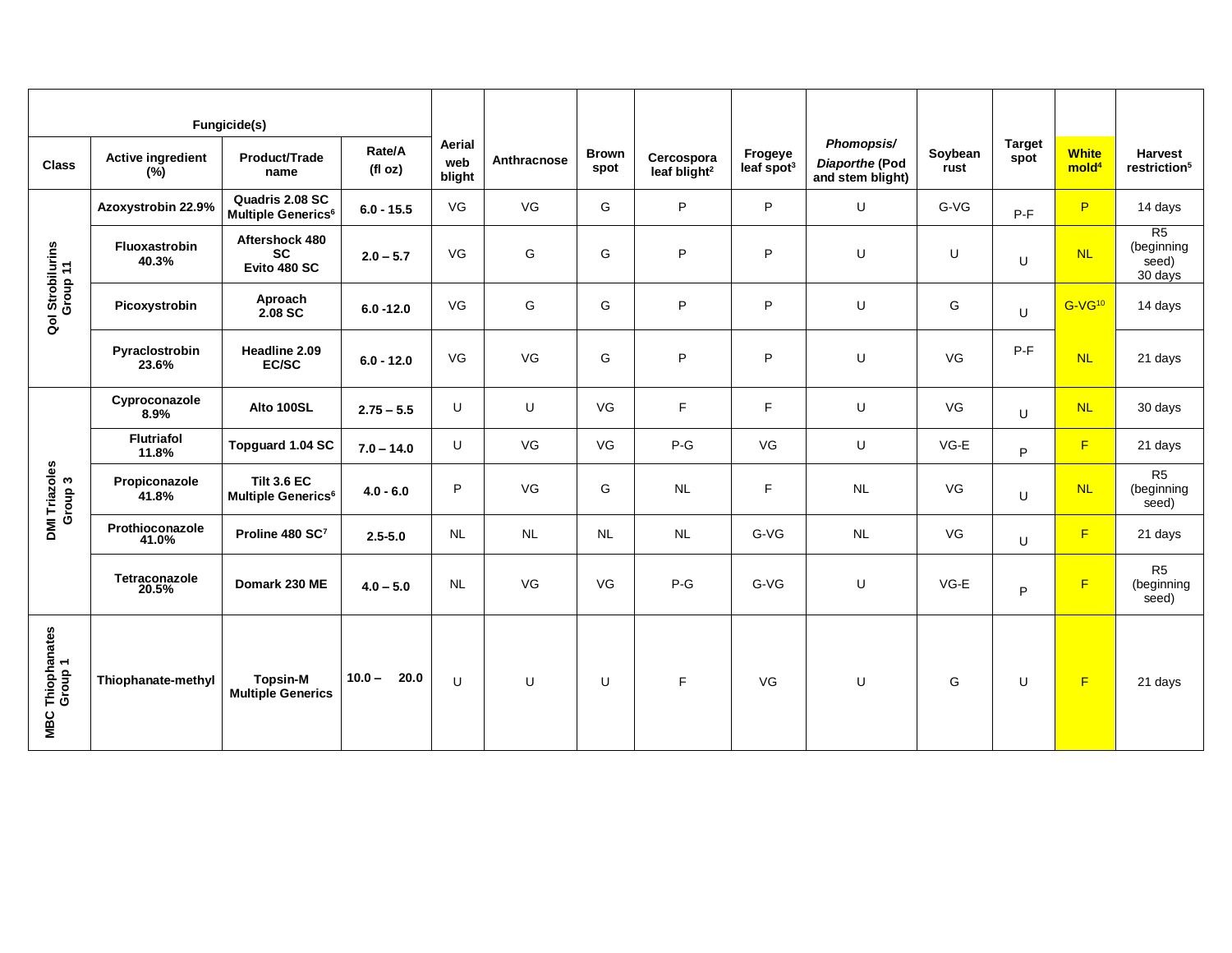|                                  |                                                                             | Fungicide(s)                                              |                  |                      |             |                      |                           |                      |                                                        |                 |                       |                      |                               |
|----------------------------------|-----------------------------------------------------------------------------|-----------------------------------------------------------|------------------|----------------------|-------------|----------------------|---------------------------|----------------------|--------------------------------------------------------|-----------------|-----------------------|----------------------|-------------------------------|
| <b>Class</b>                     | <b>Active ingredient</b><br>(%)                                             | Product/Trade<br>name                                     | Rate/A<br>(f oz) | Aerial<br>web blight | Anthracnose | <b>Brown</b><br>spot | Cercospora<br>leaf blight | Frogeye<br>leaf spot | <b>Diaporthe</b><br>(Pod and<br><b>Stem</b><br>blight) | Soybean<br>rust | <b>Target</b><br>spot | <b>White</b><br>mold | <b>Harvest</b><br>restriction |
| SDHI<br>Carboxamides<br>7 מווח T | Boscalid<br>70%                                                             | Endura 0.7 DF                                             | $3.5 - 11.0$     | U                    | <b>NL</b>   | VG                   | U                         | P                    | <b>NL</b>                                              | <b>NL</b>       | U                     | <b>VG</b>            | 21 days                       |
|                                  | Azoxystrobin<br>25.3%<br>Flutriafol 18.63%                                  | <b>Topguard EQ</b><br>4.29 SC                             | $5.0 - 7.0$      | U                    | U           | U                    | U                         | $F-G$                | U                                                      | U               | P                     | $\cup$               | 21 days                       |
|                                  | Azoxystrobin<br>18.2%<br>Difenoconazole<br>11.4%                            | <b>Quadris Top</b><br>2.72 SC                             | $8.0 - 14.0$     | U                    | U           | $G-VG$               | $P-G$                     | VG                   | U                                                      | VG              | P                     | <b>NL</b>            | 14 days                       |
|                                  | Azoxystrobin<br>19.8%<br>Difenoconazole<br>19.8%                            | <b>Quadris Top</b><br><b>SBX 3.76 SC</b>                  | $7.0 - 7.5$      | U                    | U           | U                    | $P-G$                     | VG                   | $F-G$                                                  | VG              | $F-G$                 | $\cup$               | 14 days                       |
|                                  | Azoxystrobin<br>7.0%<br>Propiconazole<br>11.7%                              | Quilt 1.66 SC<br><b>Multiple</b><br>Generics <sup>6</sup> | $14.0 - 20.5$    | U                    | U           | G                    | F                         | F                    | U                                                      | VG              | U                     | <b>NL</b>            | 21 days                       |
| <b>Mixed mode of action</b>      | Azoxystrobin<br>13.5%<br>Propiconazole<br>11.7%                             | Quilt Xcel 2.2<br><b>SE</b>                               | $10.5 - 21.0$    | Ε                    | VG          | G                    | F                         | F                    | U                                                      | VG              | P                     | <b>NL</b>            | R <sub>6</sub>                |
|                                  | Benzovindiflupyr<br>2.9%<br>Azoxystrobin<br>10.5%<br>Propiconazole<br>11.9% | <b>Trivapro</b>                                           | 13.7-20.7        | E                    | U           | VG                   | $P-G$                     | $F-G$                | G                                                      | $VG-E$          | U                     | NL                   | 14 days<br>R <sub>6</sub>     |
|                                  | Cyproconazole<br>7.17%<br>Picoxystrobin<br>17.94%                           | <b>Aproach Prima</b><br>2.34 SC                           | $5.0 - 6.8$      | U                    | U           | VG                   | $P-G$                     | G-VG                 | U                                                      | VG              | $F-G$                 | <b>NL</b>            | 14 days                       |